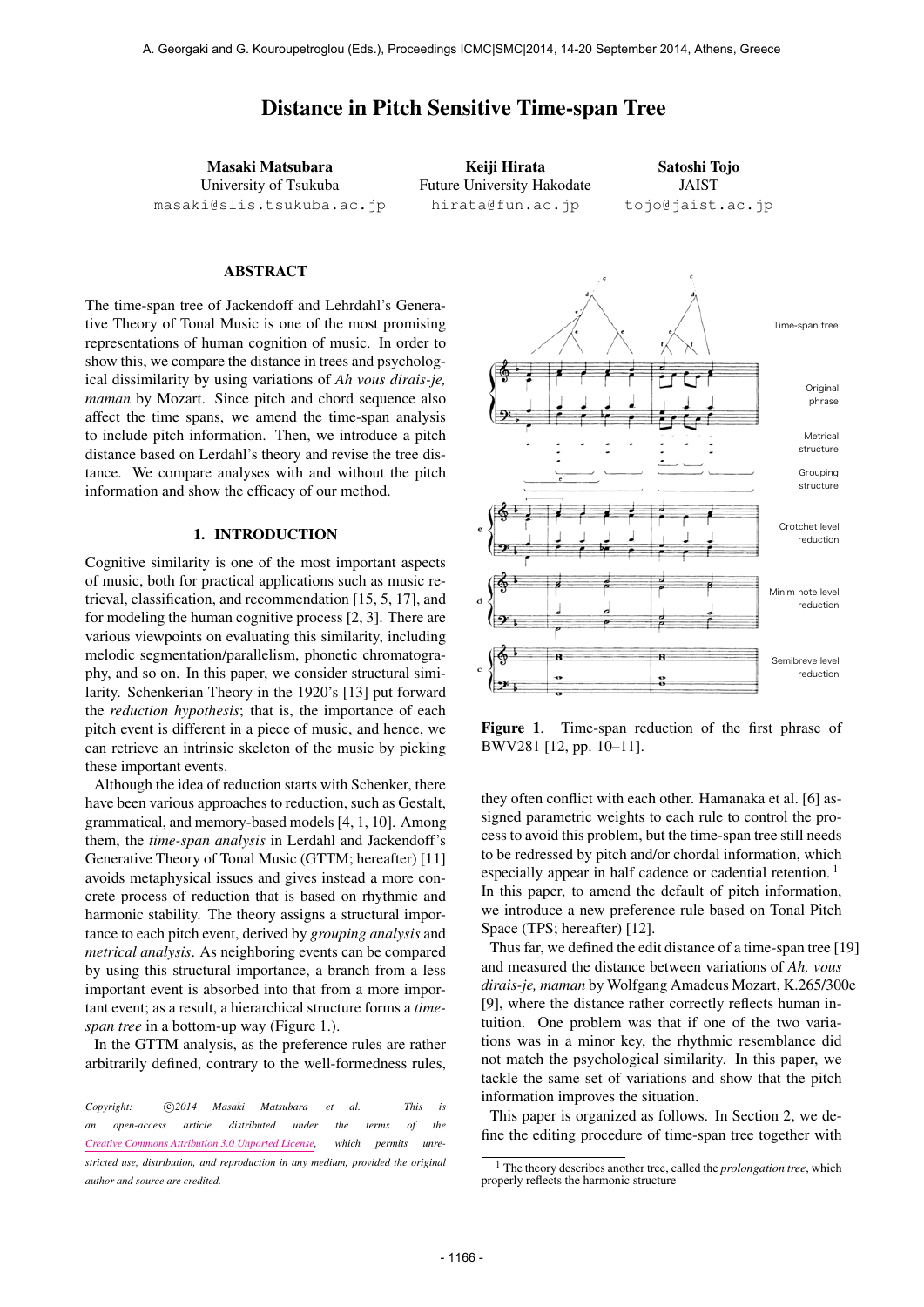the notion of maximal time span. In Section 3, we show our revision; we formally define the distance regarding the preorder of pitches and chords. In Section 4, we compare the results of our distance calculation with psychological similarity. In Section 5, we summarize our contribution and discuss future work.

## 2. DISTANCE IN TREE WITHOUT PITCH INFORMATION

We hypothesize that if a branch with a single pitch event is removed from a time-span tree, an amount of information proportional to the length of its time span is lost. The *head* pitch event of a tree is the most salient event of the whole tree; then, we may regard that its saliency is extended to the whole tree. The situation is the same as the head of each subtree. Thus, we consider that each pitch event has its maximal length of saliency, called the *maximal time span*. Let  $\varsigma(\sigma)$  be a set of pitch events in  $\sigma$  and  $mts(e)$  be the maximal time span of event  $e$ . For each reduction

step, when event  $e$  on the reducible branch disappears, the length of its maximal time span  $mts(e)$  becomes the distance of the step. The same goes for addition of a branch. Therefore, the distance d between two time-span trees,  $\sigma_A$ and  $\sigma_B$ , is defined by

$$
d(\sigma_A, \sigma_B) = \sum_{e \in |\varsigma(\sigma_A) - \varsigma(\sigma_B)|} mts(e).
$$

Note that there is a latent order in the addition and reduction of branches, though the distance is defined as a simple summation of maximal time spans. Finally, we can easily show the triangle inequality [19]:

$$
d(\sigma_A, \sigma_B) + d(\sigma_B, \sigma_C) \ge d(\sigma_A, \sigma_C).
$$

#### 3. DISTANCE WITH PITCH INFORMATION

In the time-span reduction, there are several preference rules concerning pitch and harmony in GTTM. Of these, we will focus on TSRPR (Time-Span Reduction Preference Rule) 2 (Local Harmony).  $3$  We assume that the relative consonance could be evaluated with the root note and chord inversion type. Thus, we redefine TSRPR2', as follows:

# TSRPR2' (Local Harmony)

(a) prefer chord inversion as follows:

$$
I > I^6 > I_4^6. \\
$$

(b) prefer a chord that is relatively closely related to the local tonic as follows:

$$
I>V>IV>VII>II>III>III>VI.
$$

Dissonant notes  $4$  often appear in a local harmony, and thus, we add a new preference rule based on TPS[12].

TSRPR10 (New) (Local Pitch Consonance) prefer pitch class in a local harmony as follows:

$$
0>7>4>\{2,5,9,11\}>\{1,3,6,8,10\},
$$

where each number represents the pitch class in the local key, e.g., if in G major the numbers are interpreted as  $G > D > H$ , and so on. Note that there is no preference among pitch classes in a brace.

Now, we define the pitch-sensitive distance. The distance is basically the edit distance weighted by the *maximal time span* introduced in Section 2. Some algebraic features of the distance are described in [19].

> Tree Distance with pitch information Let  $\sigma_A$ ,  $\sigma_B$  be trees; the revised distance  $d^{\pi}(\sigma_A, \sigma_B)$

is defined as follows.

$$
d^{\pi}(\sigma_A, \sigma_B) = \sum_{e_j \in |\varsigma(\sigma_A) - \varsigma(\sigma_B)|} (\delta_{e_i}(e_j) \times mts(e_j)),
$$

where  $\delta_{e_i}(e_j)$  is the proximity from the pitch event on the parent branch  $e_i$  to that on the subordinate branch  $e_i$ .

We calculate the proximity based on TPS (Table 1)[12].

Let  $d^{\pi}(\sigma_A, \sigma_B) = 0$  when  $\sigma_A$  and  $\sigma_B$  have only one pitch event each, but with different pitch classes of the same duration (shifting root).

For example, Figure 2 shows a calculation of the distance between melody C-F-A and melody C-G#-A. The distance is the difference of an F note which is to be removed from melody C-F-A  $(= 0.75)$ , plus that of the G# note to be added to melody C-A  $(= 0.625)$ , which results in a total of 1.375. Figure 3 also shows the tree distance of root shifting when no common note exists between the two trees.



Figure 2. Pitch-sensitive tree distance  $(1.375 \text{ in total})$ 

## 4. EXPERIMENTAL RESULTS

#### 4.1 Materials and Methods

We experimented with different distances on the same material [9], that is, variations of *Ah, vous dirai-je, maman* by Wolfgang Amadeus Mozart K.265/300e (Figure 4). Although the original piece consists of two voices, we extracted a more salient pitch event between the two, as well as a prominent note per chord, and arranged the piece into a monophonic melody. In this process, we disregarded differences of an octave so that the resultant melody would be easier to hear.

 $2|A-B| \equiv A \cup B - A \cap B$ .

<sup>&</sup>lt;sup>3</sup> "Of the possible choices for the head of a time-span T, prefer a choice that is (a) relatively intrinsically consonant, (b) relatively closely related to the local tonic.

<sup>&</sup>lt;sup>4</sup> as anticipation, neighbor tone, passing tone, etc.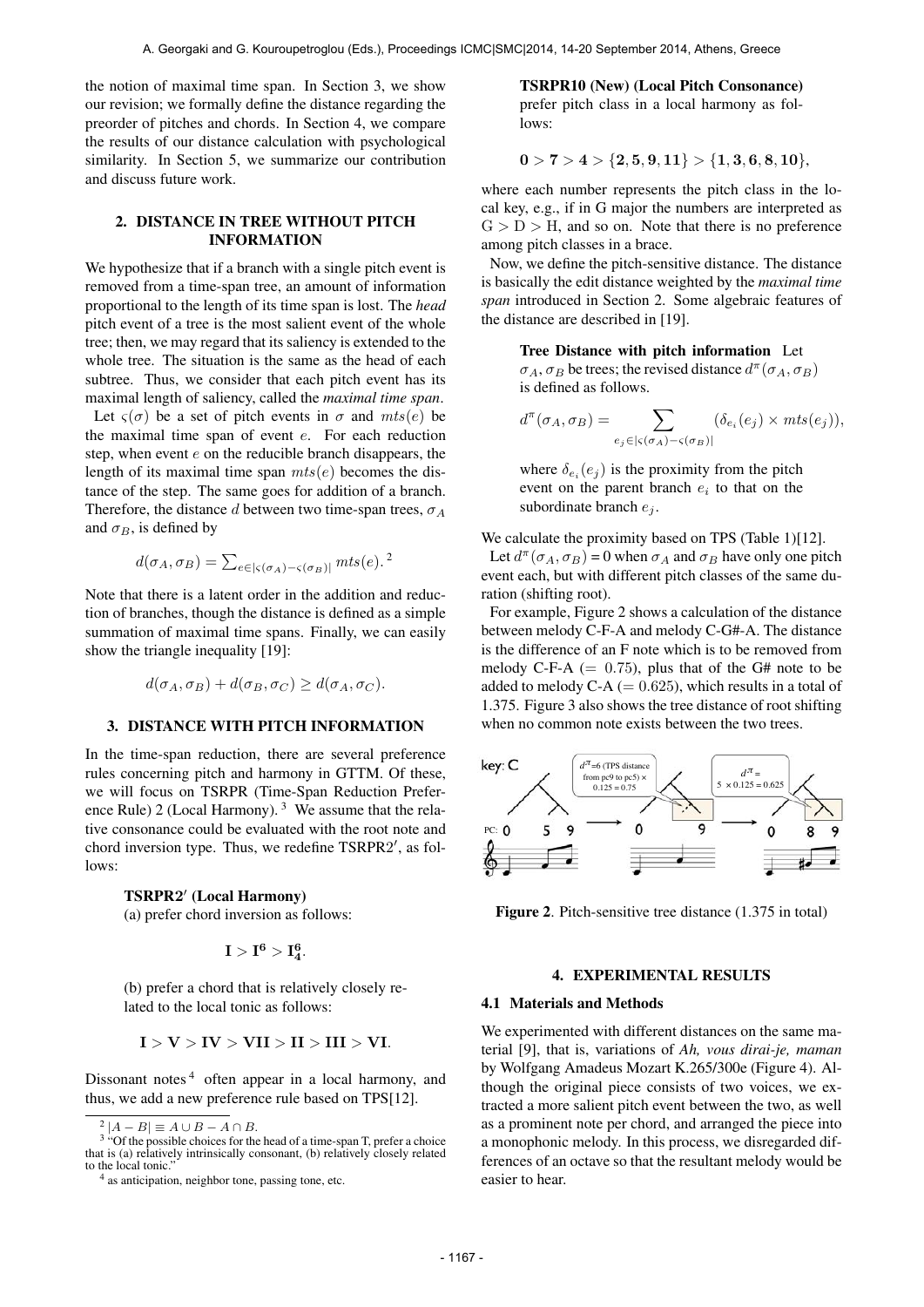| <b>Table 1.</b> Pitch class proximity in TPS $(12, p. 49)$ |  |  |  |  |  |  |
|------------------------------------------------------------|--|--|--|--|--|--|
| Pitch class (pc) 0 1 2 3 4 5 6 7 8 9 10 11                 |  |  |  |  |  |  |
| distance from pc0 $0\ 5\ 4\ 6\ 3\ 5\ 7\ 2\ 6\ 5\ 6\ 4$     |  |  |  |  |  |  |

|         | No. 1 | No. 2                    | No. 3 | No. 4 | No. 5 | No. 6 | No. 7 | No. 8 | No. 9 | No. 10 | No. 11 | No. 12 |
|---------|-------|--------------------------|-------|-------|-------|-------|-------|-------|-------|--------|--------|--------|
| Theme   | 13.31 | 33.0                     | 18.42 | 34.92 | 8.88  | 32.94 | 13.44 | 19.25 | 11.25 | 47.06  | 26.5   | 51.63  |
| No.1    |       | 44.81                    | 31.23 | 47.73 | 20.94 | 45.75 | 25.75 | 32.06 | 24.06 | 59.88  | 39.31  | 64.44  |
| No. 2   |       | $\overline{\phantom{0}}$ | 44.92 | 18.92 | 41.38 | 37.44 | 43.94 | 43.75 | 39.75 | 51.56  | 42.88  | 56.13  |
| No. 3   |       |                          |       | 45.17 | 26.79 | 44.85 | 29.35 | 37.17 | 25.17 | 58.98  | 40.33  | 63.54  |
| No. 4   |       |                          |       |       | 43.29 | 28.69 | 45.85 | 45.67 | 41.67 | 53.48  | 44.71  | 58.04  |
| No. 5   |       |                          |       |       |       | 41.31 | 21.81 | 27.63 | 19.63 | 55.44  | 34.88  | 60.0   |
| No. $6$ |       |                          |       |       |       |       | 43.88 | 43.69 | 39.69 | 51.5   | 42.81  | 56.06  |
| No. 7   |       |                          |       |       |       |       |       | 32.19 | 24.19 | 58.0   | 39.44  | 62.56  |
| No. 8   |       |                          |       |       |       |       |       |       | 27.5  | 57.81  | 41.25  | 62.38  |
| No. 9   |       |                          |       |       |       |       |       |       |       | 53.81  | 33.25  | 58.38  |
| No. 10  |       |                          |       |       |       |       |       |       |       |        | 56.94  | 70.19  |
| No. 11  |       |                          |       |       |       |       |       |       |       |        |        | 61.5   |

Table 2. Tree Distance



Figure 3. Distance including root shifting (3.5 in total)

First, we manually created the time-span trees of the theme and its twelve variations and cross-checked them. We made a chord sequence only on first eight-bars for each variation, with the help of a professional composer. The distance between two variations were calculated according to the definition in Section 3, including the new criteria of pitch difference. The number of comparisons amounted to 78  $(=_{13}C_2)$  pairs.

Thereafter, we investigated the cognitive similarity; the examinees consisted of eleven university students, seven out of whom had experience in playing music instruments. The examinees listened to all the pairs  $\langle m_i, m_j \rangle$  in random order without duplication, where  $m_{\{i,j\}}$  was either the theme or variations No. 1 to 12. To cancel the cold start bias, the examinees listened to the whole theme and twelve variations (eight-bars long) without rating them. After that, each of them rated the intuitive similarity in five grades:  $\{-2, -1, 0, 1, 2\}$ . If one rated a pair of  $\langle m_i, m_j \rangle$ , he/she also tried the same pair later again in reverse order as  $\langle m_i, m_i \rangle$ to avoid the order effect. Finally, the average ratings were normalized within all the examinees.



Figure 4. Monophonic melodies arranged for the experiment

#### 4.2 Results

The experimental results are shown in the distance matrix in Table 2. Since the values of  $d^{\pi}(\sigma_{m_i}, \sigma_{m_j})$  and  $d^{\pi}(\sigma_{m_j}, \sigma_{m_i})$  are exactly the same, only the upper triangle is shown. The results of a conventional study, in which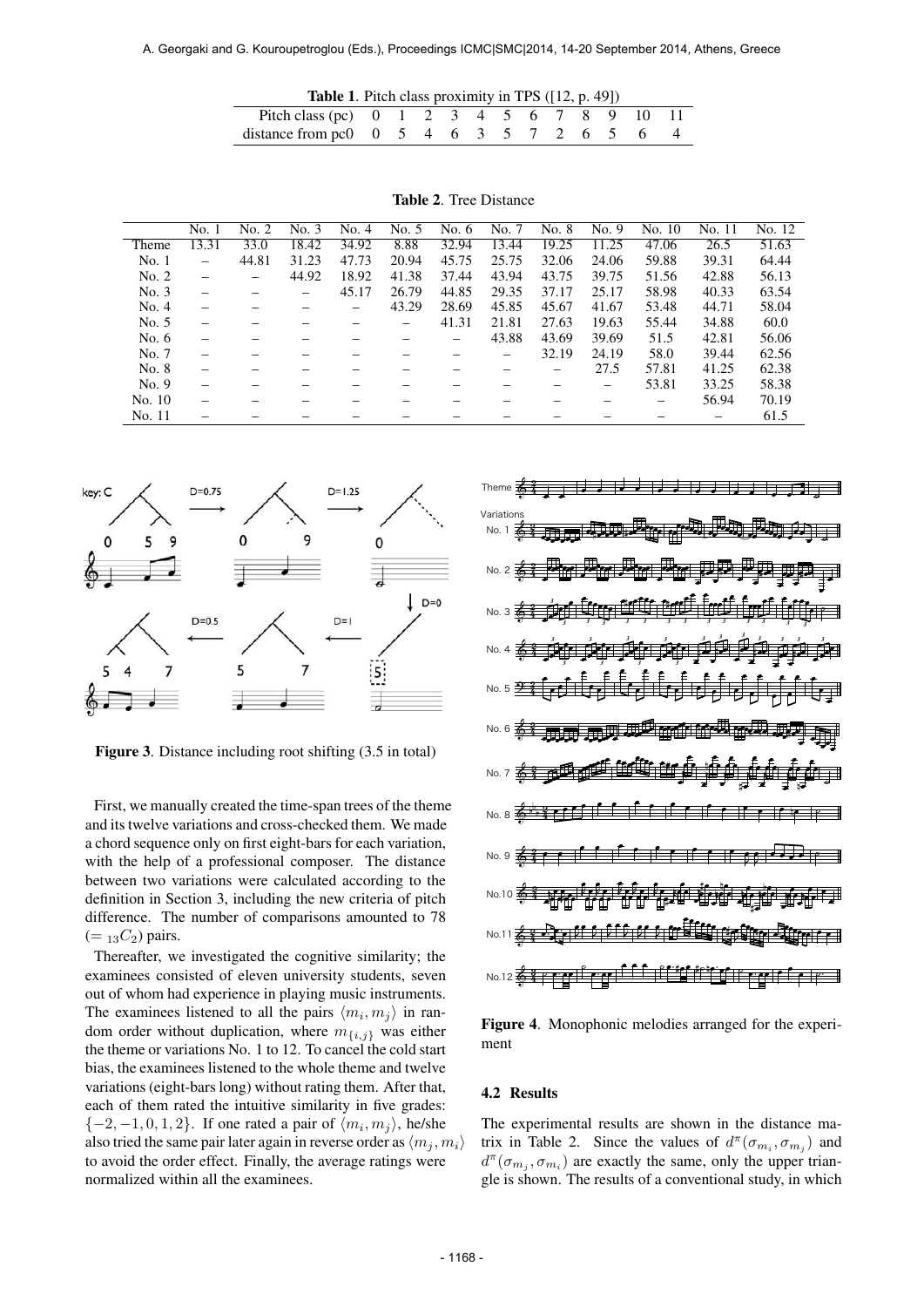

Figure 5. Relative distances among melodies in multidimensional scaling: (a) pitch sensitive and (b) only maximal time span (c) human listeners

examinees rated the psychological resemblance, are listed in Table 3 in the Appendix.

We employed multidimensional scaling (MDS) [20] to visualize the comparison. MDS takes a distance matrix containing dissimilarity values or distances among items, identifies the axes to discriminate items most prominently, and plots items on a coordinate system with the axes. In short, the more similar the items are, the closer they lie on the coordinate plane.

First, we used the MATLAB mdscale function, which uses Torgerson scaling of MDS, to plot the proximities of the 13 melodies; however, it was still difficult to find a clear distinction. Therefore, we restricted the target melodies to the theme and variations No. 1 to 9, as shown in Figure 5. The theme and No.  $i(i = 1, \dots, 9)$ . in the figure correspond to those in Figure 5. The contributions in MDS were as follows: (a) tree distance with pitch information: first axis (horizontal) =  $0.28$ , second =  $0.20$ ; (b) tree distance without pitch information: first axis (horizontal) = 0.23, second =  $0.21$ ; (c) human listeners: first axis (hori $zontal$ ) = 0.33, second = 0.17.

## 4.3 Analysis

Here, we summarize the characteristic phenomena appearing in Figure 5.

- **Theme, No. 5, and 9** In all (a), (b) and (c), we find that the theme, No. 5, and No. 9 clump together; especially in (a) and (b). No. 2, No. 4 and No. 6 also clump together. No. 5 and No. 9 are contrapuntal variations of the theme, and their rhythmic structures are rather close together. In our experiment, we extracted salient pitch events by performing a time-span analysis, so that these three trees resembled each other.
- No. 8 Although it has a similar rhythmic structure to the theme, No. 8 is in c-minor. In experiment (b), No. 8 was near the theme for this reason. In experiment (a), however, we could adequately distinguish the key by the pitch sensitivity.
- No. 2, 4, and 6 No. 2, No. 4, and No. 6 include salient pitch events in the bass voice and thus are far from other variations. Those which consist of pitch events in the soprano voice tend to form a common tree, which reflects the original contour of the theme and thus form a macroscopic clump. In contrast, the monophonic representations of No. 2, No. 4, and No. 6 include an arpeggio of the harmony, so that the consonant notes tend to remain significant.
- No. 3 No. 3 stays far from the clump of the theme because the chord progression is different.
- No. 10 As we mentioned above, we excluded Nos. 10 12 from Figure 5. The monophonic representation of No. 10 is a mixture of two voices and its grouping structure in bar 3 is quite different from the other variations;
- No. 12 No. 12 is in the triple meter, so that the distance easily tends to be larger. If we do compare it with others in our settings, we need to normalize the meter.

## 5. CONCLUSION

We extended GTTM with a preference rule for the pitch difference; that is, the important note in the local key is salient. According to this new rule, we revised the formula for the distance and calculated the distance in variations of Mozart K.265/300e. We showed that the time-span tree with pitch information adequately reflected the human cognitive perceptions of music, because the tree distance had the expected correlation with psychological similarity.

Our framework suggests the following issues. First, in general, variations are classified as follows [18]:

- decorative variation of melody with dissonant notes (No. 1, 3, and 7)
- rhythmic variation of melody (No. 1, 3, and 7)
- rhythmic variation of accompaniment (No. 2, 4, and 6)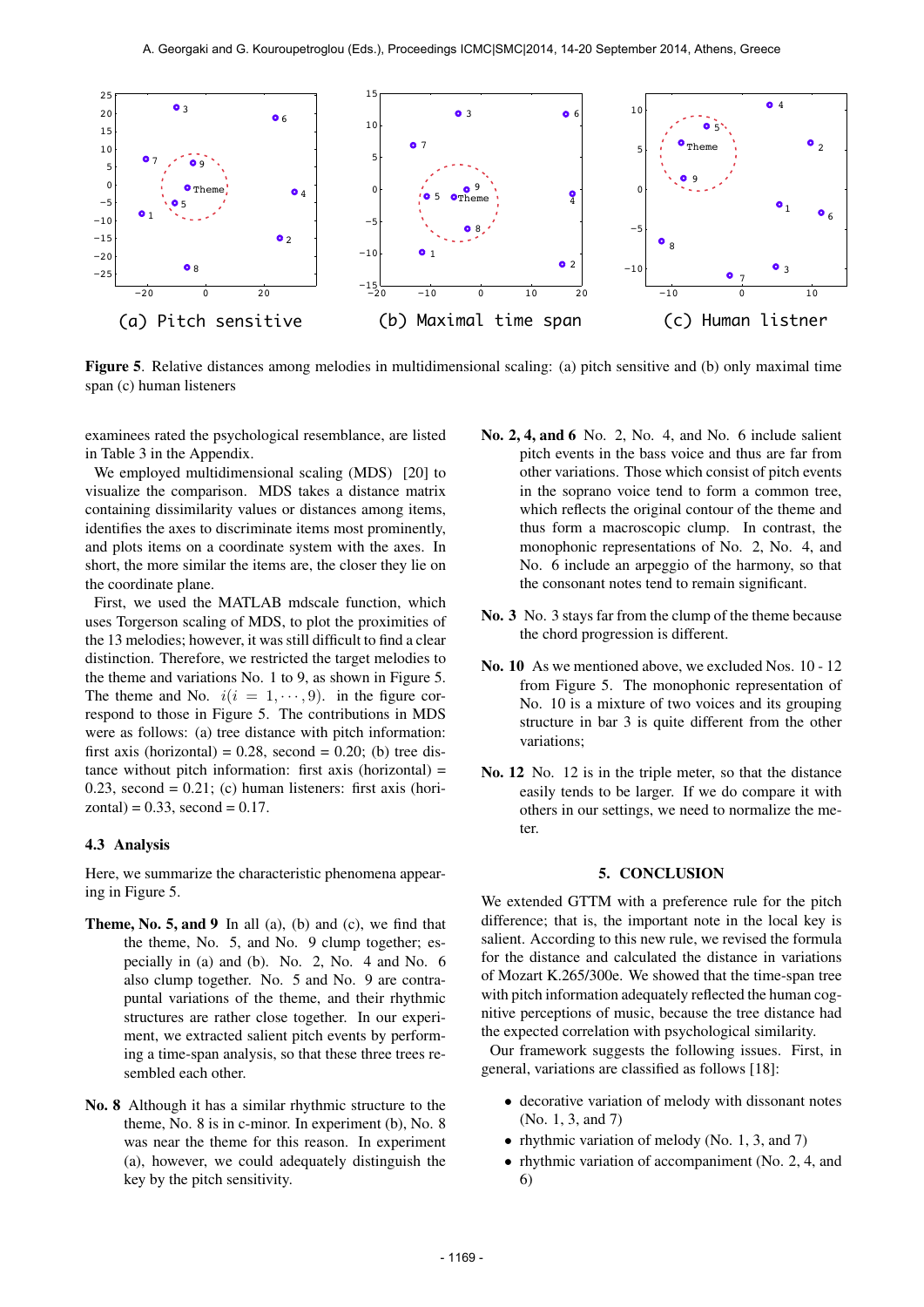- key changes (No. 8)
- harmonic variation (No. 2, 3, 4, 7, 10, and 11)
- contrapuntal variation (No. 5, 9, and 11)
- metrical variation (No. 12)
- exchanging melody and accompaniment (None in this piece)

It would be worth investigating if this normative classification correlates with the results of the structural analysis.

Second, the examinees may have been rather conscious of the rhythmic structure (Figure  $5$  (c)). We need to verify if this result was biased by our examinees or reflects a general tendency, by examining the differences in the musical experience of examinees.

Third, we put all the original pieces in a monophonic representation. Since the pitch information strongly depends on the chord, we must verify the adequacy of the obtained chord sequence; this implies if we claim the time-span tree reflects a cognitive reality, we need to treat a homophonic representation of music, and this will be our future work.

## Acknowledgments

This work was supported by the Japan Society for the Promotion of Science (JSPS KAKENHI Grant Numbers 23500145 and 25330434). We thank K. Miyashita for help in the harmonic analysis and K. Okada for help in the statistical analysis.

#### 6. REFERENCES

- [1] Bernabeu, J. F., Calera-Rubio, J., Iesta, J. M. and Rizo, D.: Melodic Identification Using Probabilistic Tree Automata, *Journal of New Music Research*, Vol. 40, Iss. 2, 2011.
- [2] ESCOM: 2007 Discussion Forum 4A. Similarity Perception in Listening to Music. Musicæ Scientiæ
- [3] ESCOM: 2009 Discussion Forum 4B. Musical Similarity. Musicæ Scientiæ
- [4] Gilbert, E. and Conklin, D.: A Probabilistic Context-Free Grammar for Melodic Reduction, *International Workshop on Artificial Intelligence and Music*, IJCAI-07, 2007.
- [5] Grachten, M., Arcos, J.-L. and de Mantaras, R.L.: Melody retrieval using the Implication/Realization model. 2005 MIREX. http://www.music-ir.org/evaluation/ mirexresults/articles/similarity/grachten.pdf
- [6] Hamanaka, M., Hirata, K., Tojo, S.: Implementing "A Generative Theory of Tonal Music". *Journal of New Music Research*, Vol. 35, Iss. 4, pp. 249–277 2007.
- [7] Hamanaka, M., Hirata, K. and Tojo, S.: Melody Morphing Method Based on GTTM, *Proceedings of ICMC 2008*, pp.155–158, 2008.
- [8] Hirata, K.,Tojo, S. and Hamanaka, M.: Melodic Morphing Algorithm in Formalism, *LNAI6726*, Springer, pp. 338–341, 2011.
- [9] Hirata, K.,Tojo, S. and Hamanaka, M.: Cognitive Similarity grounded by tree distance from the analysis of K.265/300e, *Proceedings of CMMR 2013*, pp. 415– 430, 2013.
- [10] Kirlin., P. B.: *A Probabilistic Model of Hierarchical Music Analysis*, PhD thesis, University of Massachusetts Amherst, 2014.
- [11] F. Lerdahl and R. Jackendoff: *A Generative Theory of Tonal Music*, The MIT Press, Cambridge, 1983.
- [12] Lerdahl, F.: *Tonal Pitch Space*, Oxford University Press, 2001.
- [13] Schenker, H. (Oster, E. (trans.)) *Free Composition*, Longman, 1979. Original: Der Freie Satz, 1935.
- [14] Marsden, A.: Generative Structural Representation of Tonal Music, *Journal of New Music Research*, Vol. 34, Iss. 4, pp. 409–428, 2005.
- [15] Pampalk, E.: Computational Models of Music Similarity and their Application in Music Information Retrieval, PhD Thesis, Vienna University of Technology, 2006.
- [16] Rizo-Valero, D.: Symbolic Music Comparison with Tree Data Structure, Ph.D. Thesis, Universitat d' Alacant, Departamento de Lenguajes y Sistemas Informatícos, 2010.
- [17] Schedl, M., Knees, P. and Böck, S.: Investigating the Similarity Space of Music Artists on the Micro-Blogosphere, *Proceedings of ISMIR 2011*, pp. 323– 328, 2011.
- [18] Randel, D., M.: *The new Harvard dictionary of music*, Harvard University Press, 1986.
- [19] Tojo S., and Hirata, K.: Structural Similarity Based on Time-span Tree, *Proceedings of CMMR 2012*, pp. 645– 660, 2012.
- [20] Torgerson, W. S.: *Theory & Methods of Scaling*, New York: Wiley, 1958.

# Appendix

Table 3 shows computationally calculated tree distance and psychological resemblance, as described in [9]. If an examinee, for instance, listens to Theme and variation No. 1 in this order, the ranking made by an examinee is listed in the first-row second-column cell (-0.73). The values in (b) are the averages over all the examinees.